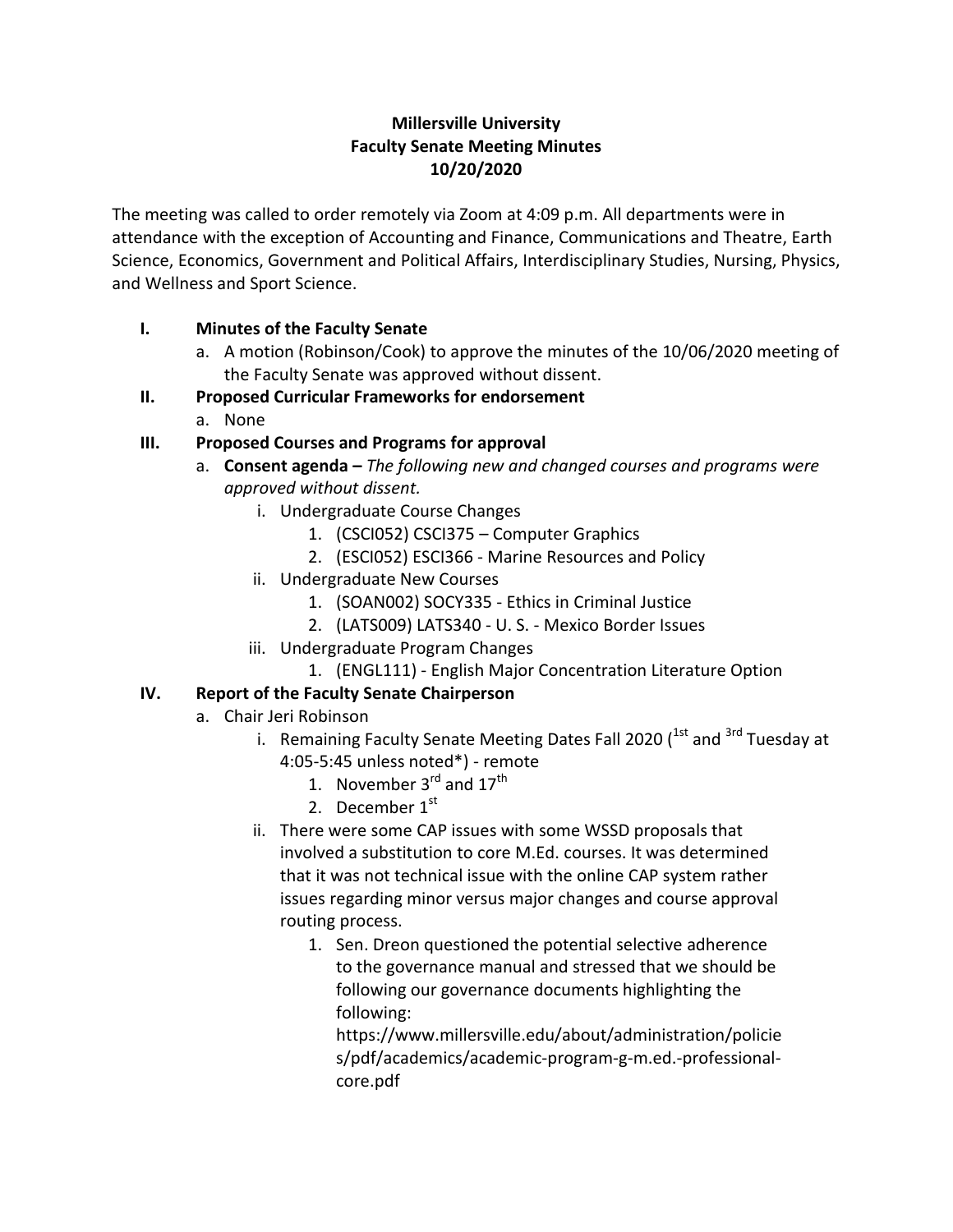- 2. Chairperson Robinson indicated the issue was still being worked on by various stakeholders, but no resolution to date. Updates will be provided to senate.
- iii. Changes to goverence policy updates and flows. (Kat Walsh)
	- 1. There have been historical issues with some policy updates not being correctly updated through the entire process and making it into the goverence manual/website. The disconnect has been identified and a new procedure going forward was created to correct the issue.
	- 2. Faculty senate leadership and related parties will continue to review and update governance documents to identify and correct any inaccuracies.
	- 3. We are asking faculty senate committee chairs and members to review their governance documents for accuracy and adherence to current practices and policies. Please be attentive to any additional calls to review governance documentation from faculty senate leadership or administration.
- iv. Distance Learning (DL) approval updates
	- 1. No updates, proceed as discussed previously. See previous faculty senate minutes for recommendations.
- v. GERC report
	- 1. Please review GERC report and be prepared with questions next meeting when GERC chair will be in attendance.

# **V. APSCUF Updates**

- a. None
- **VI. Report of the Student Government Association**
	- a. None
- **VII. Report of the Graduate Student Association**
	- a. None

# **VIII. Report of the Administrative Officers**

- a. Dr. James Delle, Associate Provost
	- i. DL approval issues are on the next agenda for meet and discuss.
	- ii. Chancellor is here virtually tomorrow, please attend, 2:15-3:45 p.m. 1. The plan is by next July to integrate the 6 selected schools.
	- iii. Incident Management Team (IMT) is meeting daily to ensure campus safety, comply with opening plan, and verify compliance with governmental guidelines.
	- iv. MU is expecting a similar semester in the spring to this fall. Rapid testing capability coming to health services for symptomatic community members.
	- v. Question: Will there be a pass/fail option this semester? No, normal grading system.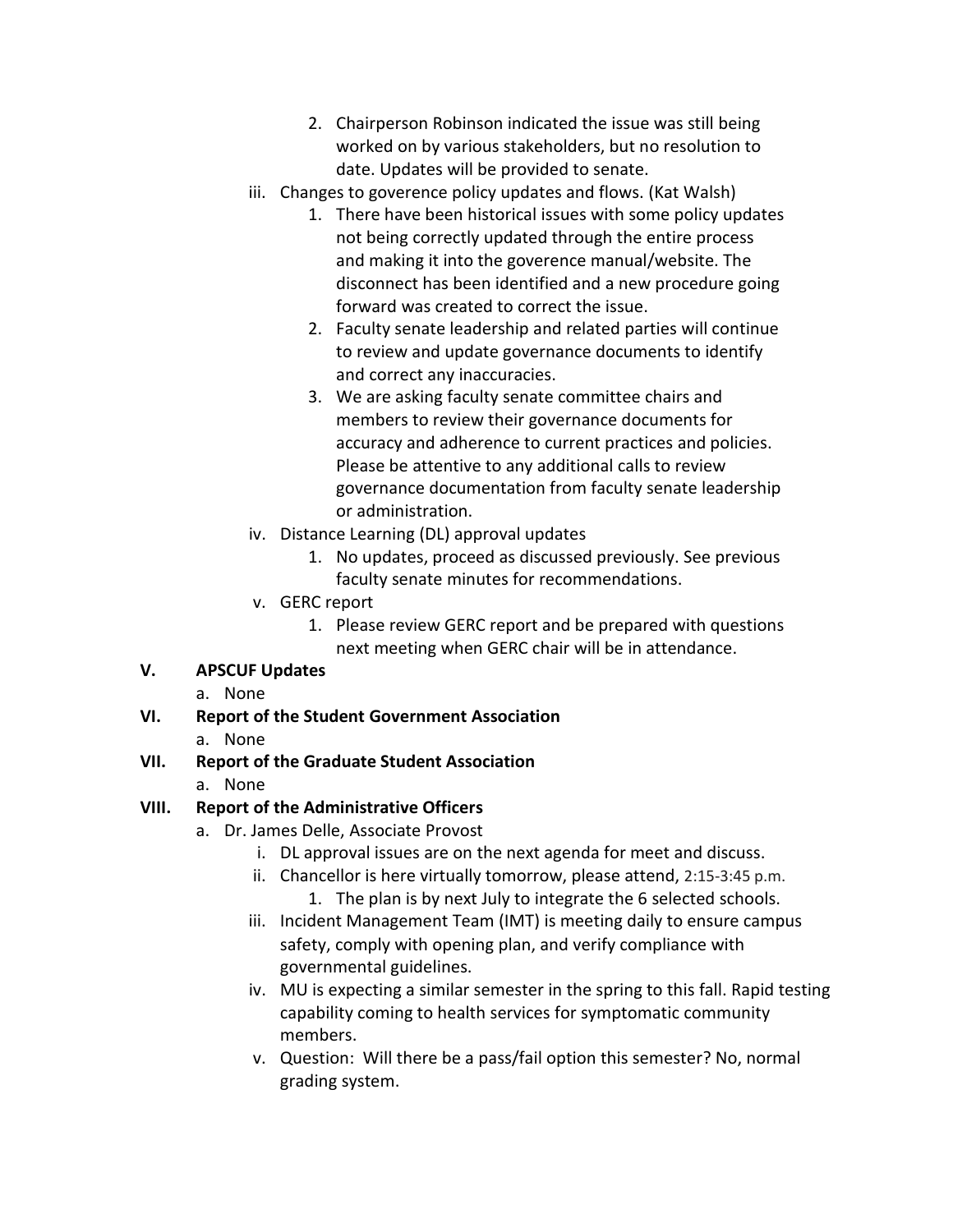- vi. Question: Are faculty required to report COVID contraction? Faculty not required to report COVID contraction if not on campus or interacting with campus. If you are interacting with campus and contract COVID contact please report to health services and cease interaction with campus until resolved.
- vii. Multiple questions about campus closure before Thanksgiving, 11/20. University will continue to be open after Thanksgiving break, but students are not coming back and coming to campus should be limited to necessary work.
- b. Alison Hutchinson, Registrar
	- i. Students in campus housing will be moving everything out on 11/20. There will be extensive cleaning and potential condensing of housing operations.
	- ii. Incomplete grades extended until 12/04. Withdrawal date is still 10/30, process is now online.
	- iii. Early Alert There have been some changes to attendance options that were confusing. The last option of no longer attending = a Z grade, just need last day of attendance for that selection.

# **IX. Announcement of new courses, programs or changes to existing courses/program**

a. See weekly CAP announcements.

## **X. Reports of the Faculty Senate Standing Committees**

- a. Academic Policies (APC) Chairperson: Ankur Nandedkar
	- i. APC approved rewording of changes suggested by senate at the October 6th Senate meeting, putting these changes forward for approval. The title of the Dean of Graduate Studies will also be updated in the policy.
	- ii. A motion to approve the changes to the Academic Policy: Graduate Level Courses for Undergraduates was approved without dissent.
- **XI. Reports of the Faculty Senate, Convened Committees, Area or Special Committees**
	- a. None
- **XII. Faculty Emeriti Resolutions**
	- a. None
- **XIII. Faculty Senate Elections**
	- a. None
- **XIV. New Business**
	- a. None

Miller/Granruth motion to adjourn at 4:55pm.

Respectfully Submitted, Ethan E. Frost Faculty Senate Secretary